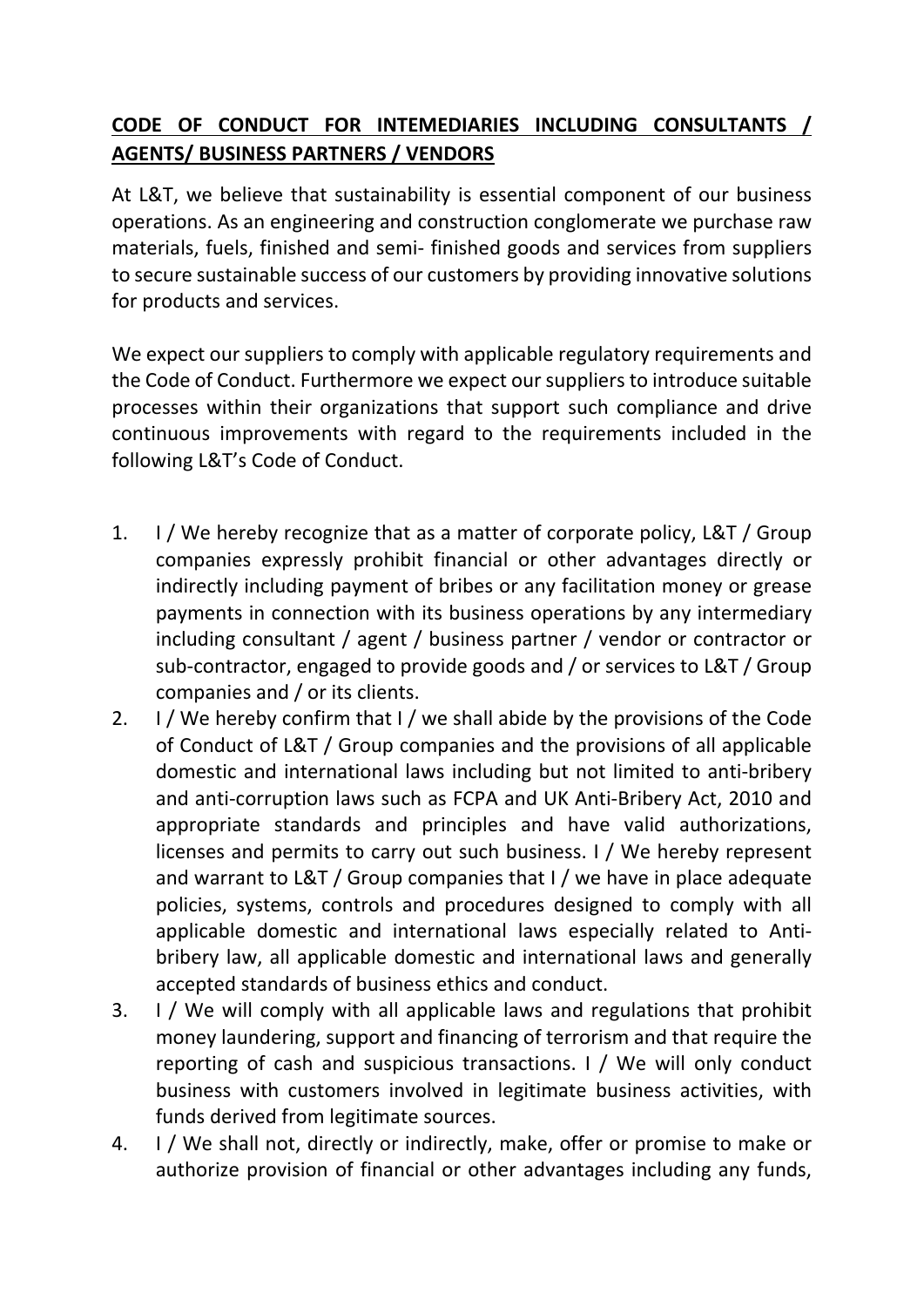services, gifts or entertainment, directly or indirectly to any person holding position or otherwise, to or in favour of any third party, employees of L&T / Group companies, customers or any government official or agency, in connection with the performance of this agreement/ work order / contract or in connection with any other businesstransactionsinvolving L&T / Group companies and / or its clients.

- 5. I / We will avoid any contracts that might lead to, or suggest, a conflict of interest between personal activities and the business. I / We will neither give nor accept hospitality or gifts that might appear to incur an obligation.
- 6. I / We will follow the relevant International Trade Control (ITC) regulations of all countries in which I / we operate as they relate to importing and exporting goods, technology, software, services and financial transactions.
- 7. I / We understand the US Foreign Corrupt Practices Act, 1977 ('FCPA'), UK Bribery Act and similar anti‐bribery laws including, without limitation, the OECD Convention on Combating Bribery of Foreign Public Officials in International Business Transactions and the United Nations Convention Against Corruption (wherever applicable) and L&T / Group companies prohibition of facilitating payments and hereby agree not to engage in any activity which could lead to accusations of breach of FCPA, UK Bribery Act or similar anti‐bribery laws including the OECD Convention (wherever applicable) and L&T / Group companies prohibition of facilitating payments.
- 8. I / We shall not take any action which places, or is likely to place L&T / Group companies in violation of laws or which could be detrimental to reputation and / or the businessinterests of L&T / Group companies. I / We shall not either directly or indirectly take any action, make any offers or representations, enter into any Agreements (oral or written) with any third party on behalf of L&T / Group companies without prior written approval from L&T / Group companies.
- 9. I / We hereby agree that in the eventuality of me / us appointing a subcontractor (with written approval of L&T), the sub‐contractor shall also comply with this Code of Conduct.
- 10. I / We hereby agree to indemnify L&T / Group companies with regard to any government or third party investigations related to or arising out of my / our alleged violation of this Code, the FCPA or similar anti‐bribery laws including, without limitation, the OECD Convention.
- 11. I / We hereby agree to promptly report any violations of the Code to L&T / Group companies and further agree that L&T / Group companies has/ have a right to terminate the Agreement / Work Order / Contract and recover any amounts thereto paid to me / us under the same. I / We hereby agree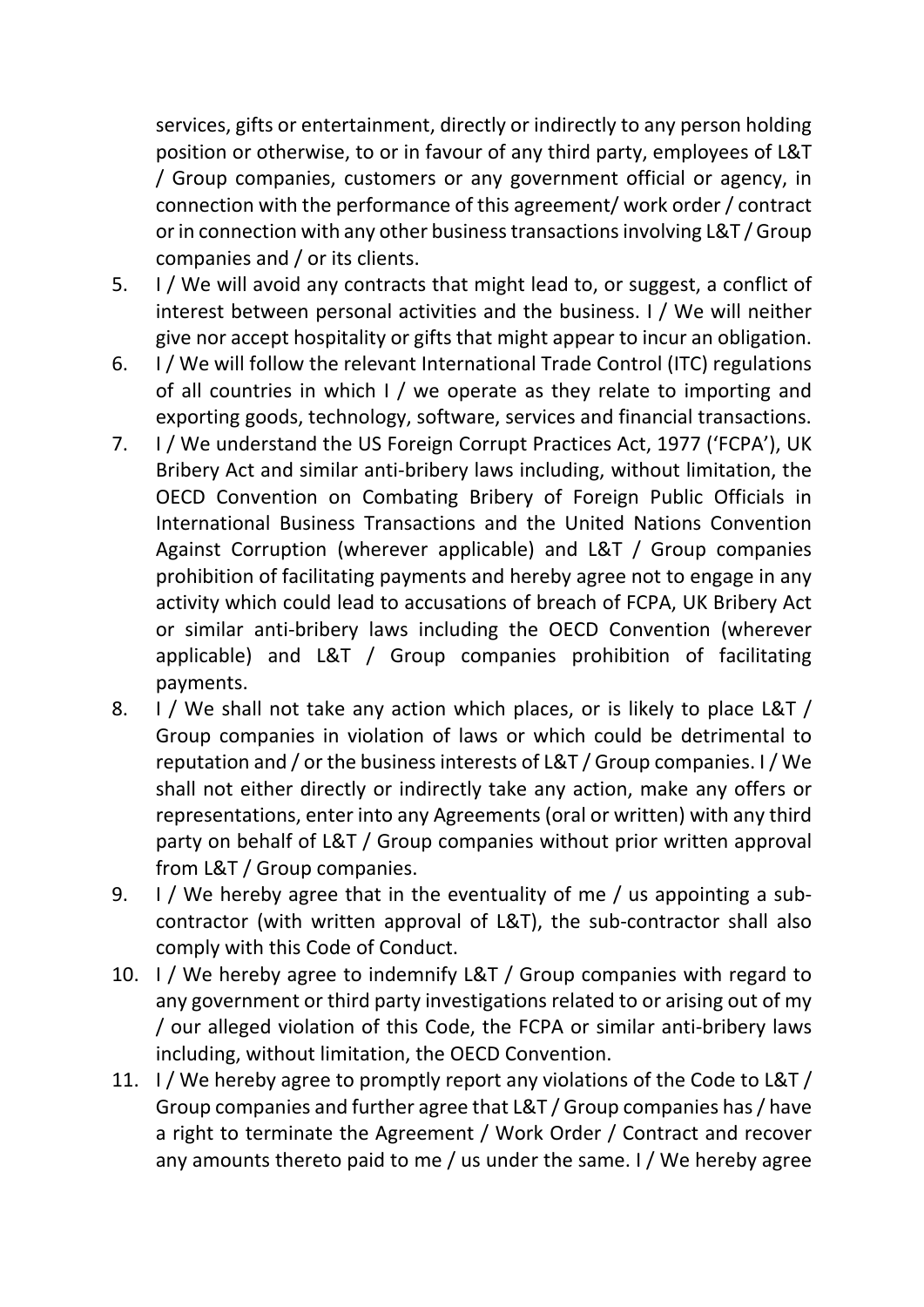that I / we shall procure that my / our employees and officers shall promptly give all assistance, information and explanations to L&T / Group companies and its group companies or its employees and its professional advisors as they may reasonably request in this regard.

- 12. I / We hereby agree that I / we shall not buy, sell or otherwise deal in L&T securities if I / we have inside information. I / We hereby agree that I / we shall not pass inside information to third parties as it is not only a breach of confidentiality but also an offence.
- 13. I / We hereby agree that I / we shall not discriminate in hiring and employment practices on grounds of skin colour, age, caste, gender, nationality, socio‐economic background, disabilities, political or religious conviction.
- 14. I / We shall treat all employees with respect and will not use corporal punishment, threats of violence or other forms of physical coercion or harassment.
- 15. I / We shall comply with applicable working hour's regulations, wage regulations, including those relating to minimum wages, overtime compensation and other legally mandated benefits.
- 16. I/ We shall under no circumstancestolerate unacceptable treatment of the employees, such as mental harassment, sexual harassment or discrimination.
- 17. I / We shall not employ any child below the age of fourteen years to work in the factory/premise. I /We support the use of legitimate workplace apprenticeship programs which comply with all laws and regulations applicable to such apprenticeship programs.
- 18. I / We shall comply with all applicable environmental laws, regulations and standards including assessment for feasibility of rain water harvesting systems at my premises.
- 19. I / We shall work towards reducing resource consumption (water, energy, fuel, electricity etc.) and waste generated from our operations.
- 20. I / We shall provide our employees with a safe and healthy workplace in compliance with all applicable laws and regulations
- 21. I / We shall implement effective programs that encompass life safety, incident investigation, chemical safety, ergonomics, etc., and provide the same standard of health and safety in any housing that is provided for employees
- 22. I / We shall strive to implement and aim for zero accident at our facilities
- 23. I/We shall maintain documentation necessary to demonstrate conformance to this Code of Conduct.